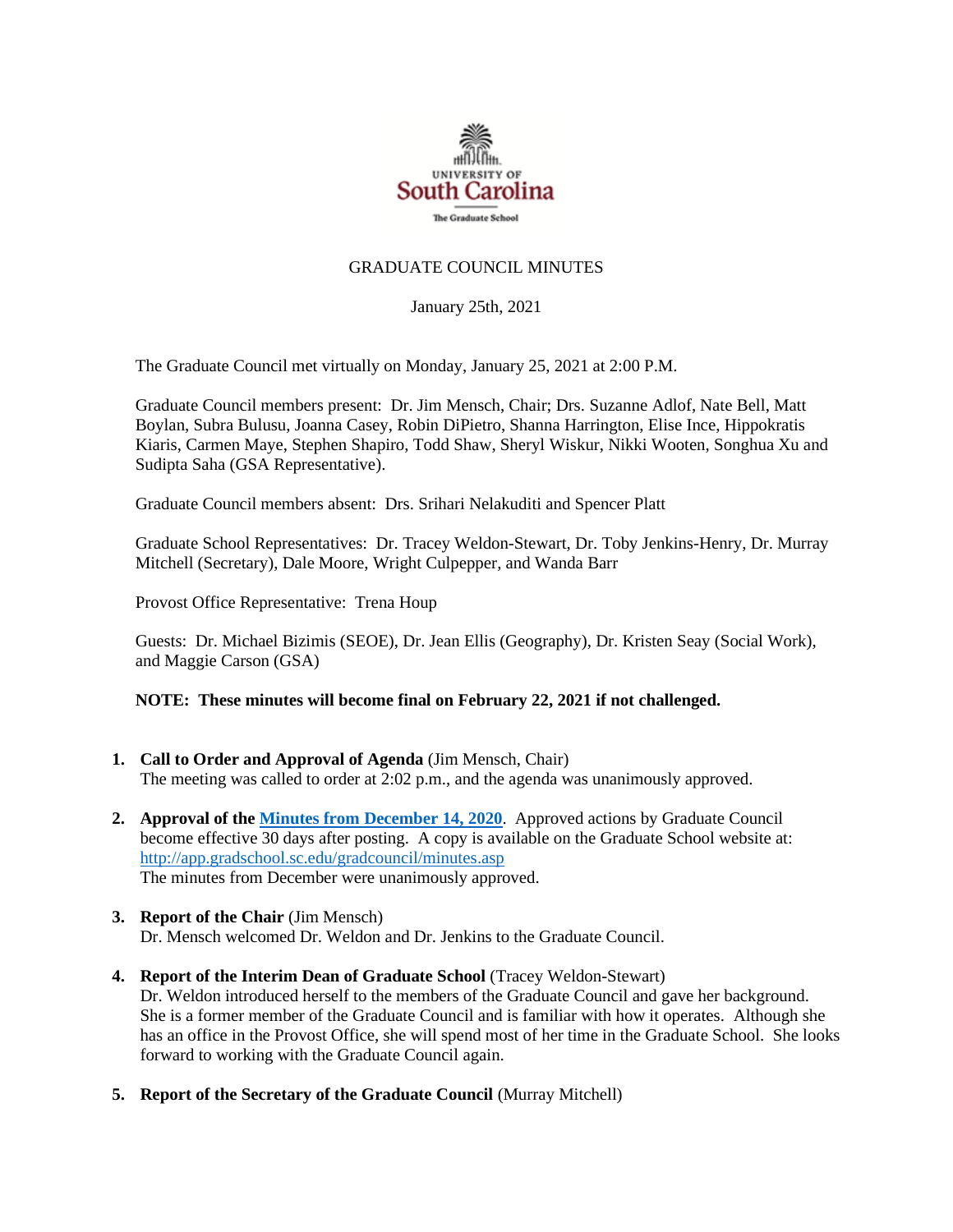Dr. Mitchell welcomed everyone back to the spring semester. He reminded everyone that the meeting was being recorded and that their continued participation represents their informed consent for being recorded. He had one procedural item for consideration: Dr. Ron Benner of the School of Earth, Ocean, and Environment (SEOE) and Biology, has retired as of December 2020. His retirement also brought to an end his service to the Graduate Council. Ron's term was scheduled to end as of May, 2021. In cooperation with Interim Dean Weldon-Stewart and Graduate Council Chair Jim Mensch, Dr. Subra Bulusu, also of SEOE, has agreed to complete Ron's term of service. As additional information, when nominations are considered for new Graduate Council members, Subra will be eligible to serve his own 3-year term.

We appreciate your ongoing support for the continuing adjustments that we all are making as we adjust to the constraints of this pandemic, and we hope to continue to provide the services that meet the needs of all.

#### **6. Report of the Interim Associate Dean for Diversity, Equity, and Inclusion, and Associate Director, Grace Jordan McFadden Professors Program** (Toby Jenkins-Henry)

Dr. Jenkins introduced herself to the members of the Graduate Council and gave her background. She is excited for her new role and looks forward to building the cultural climate on this campus and building up graduate faculty capacity to serve graduate students and to embrace the Graduate School's focus on diversity, equity, and inclusion and to help to build the supportive environment and campus climate. She will also work to assist the GJMPP. This is all tied to the UofSC's strategic plan in its heightened focus to include diversity, equity, and inclusion.

# **7. Report on Professional Development** (Wright Culpepper)

Wright shared that the Graduate School is co-sponsoring SHARPGrads with University Libraries. The program offers several workshops, the completion of which will lead to a Certificate of Achievement. Registration is through University Libraries. Categories of these virtual workshops include:

- a. Creating Digital Topics
- b. Library Research and Citation Management
- c. Scholarly Communication
- d. Data Visualization
- e. Research Data Management

The Student Success Center will host a virtual Start Smart Salary Negotiation workshop this Friday, January 29<sup>th</sup>, from 2-4p.m. A registration link has been distributed and will be resent this week.

The Center for Teaching Excellence will host Part 1 of its Writing Your Teaching Philosophy workshop on Friday, February 5th, from 3:00-4:50p.m. A registration link has been distributed and will be resent this week. Space is limited to the first 40 students who register.

Discover UofSC registration will open on Wednesday, January 27<sup>th</sup>, and will run through March 5th. The event will be held on Friday, April 23rd. Students can present a virtual poster or compete in our virtual 3MT competition. Training will be offered for both presentation competitions.

The Graduate School has partnered with the Graduate Career Consortium to give our students access to the PhD & Master's Virtual Career Expo. This is a nationwide event with employers from all over the world in all disciplines. All students are invited to attend this free event on March 3rd. Details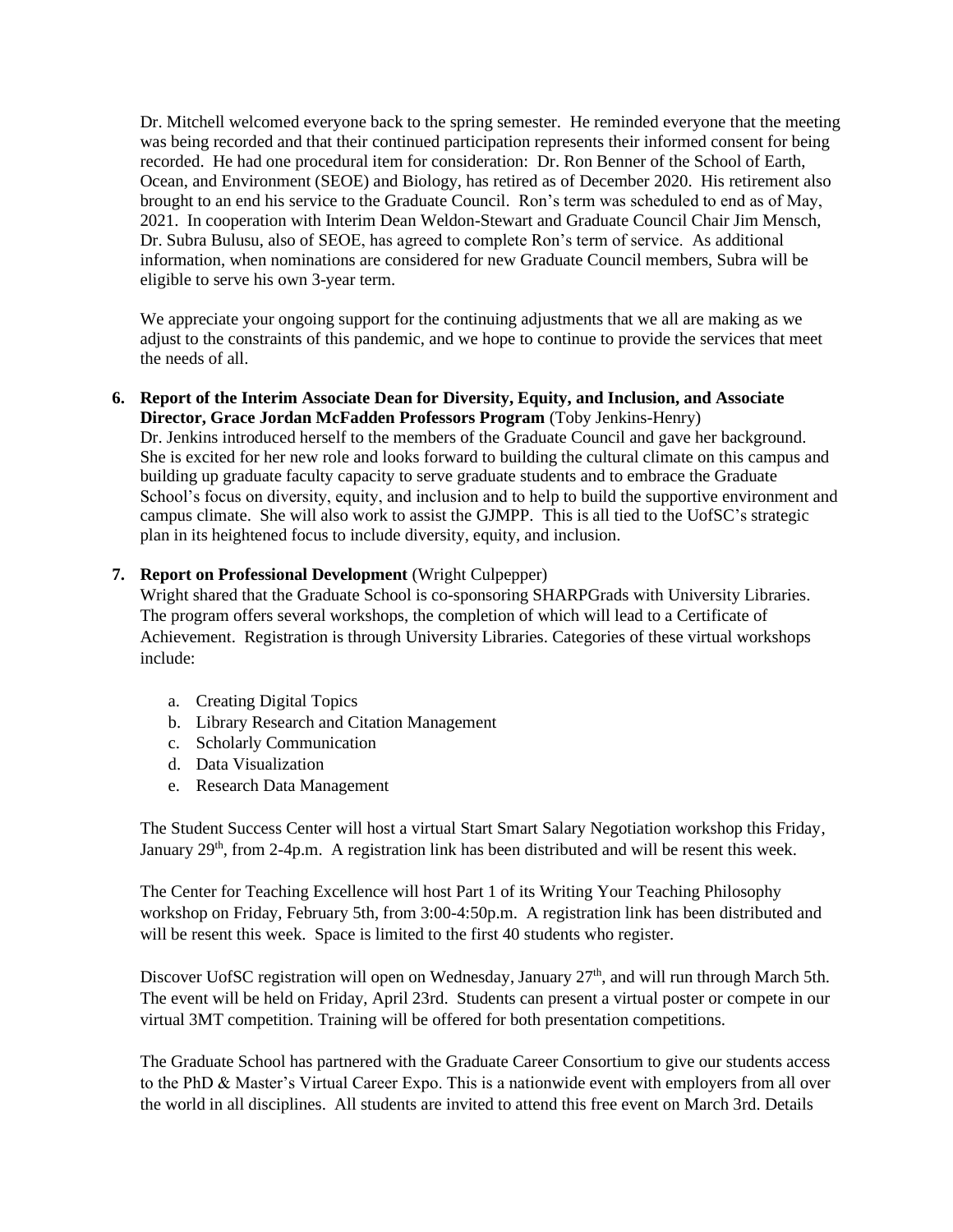will be made available on the event website: [https://www.careereco.com/Fair/EventDetails?fairId=b53e09d7-d09c-4ab6-860b-ac4e0121f939.](https://www.careereco.com/Fair/EventDetails?fairId=b53e09d7-d09c-4ab6-860b-ac4e0121f939)

They are working to schedule professional headshot sessions on two Fridays later in the semester.

## **8. Report of the Graduate Student Association Representative** (Sudipta Saha)

Sudipta congratulated Dr. Weldon on her new role. GSA advocates for the graduate and professional students at our school, and many of our efforts actually go hand-in-hand with the Graduate School. It is the centerpiece of most of the experiences graduate students encounter in their endeavor. The executive members of GSA are set to send Dr. Weldon a request for a formal meeting to touch base with her. Previously, GSA organized several activities and events in partnership with the Graduate School that helped graduate students a great deal. They are looking forward to continuing that partnership under Dr. Weldon's leadership and will be reaching out in the next few days.

GSA's Professional Development Team and University Libraries are partnering together to host a virtual talk with Christopher Caterine. He is the author of *Leaving Academia*: *A Practical Guide,* which looks at addressing the challenges of finding jobs outside of academia and providing actionable guidance. An estimated 93 percent of graduate students in the humanities and social sciences will not get a tenure-track job, yet many still assume that tenured professorship is the only successful outcome of a Ph.D. With a percentage that high, graduate students may be looking for other options. The talk will take place virtually on Friday, Feb. 5th at 2:30 p.m. Click here for more information on this eventbrite event:

[https://www.eventbrite.com/e/leaving-academia-a-practical-guide-with-christopher-caterine](https://www.eventbrite.com/e/leaving-academia-a-practical-guide-with-christopher-caterine-tickets-136022909183)[tickets-136022909183](https://www.eventbrite.com/e/leaving-academia-a-practical-guide-with-christopher-caterine-tickets-136022909183)

GSA is having its first townhall of the semester on Wednesday, Feb 3<sup>rd</sup>. Typically, they try to hold at least two townhalls each semester. The first townhall is called "taking/receiving the grievances" from the graduate students. Based on that feedback, a second townhall is held and they invite leadership to address those issues. He requests that the faculty members of the Graduate Council encourage their students to take part in these events.

The cabinet members of GSA worked with Dr. Michelle Hardee from the Center for Teaching Excellence regarding the Spring Mandatory TA training. They are trying make presence in the TA training as session panelists on a continuous basis. In addition, they are having discussions on a "mandatory DEI training" for all graduate assistant students—most suitably in a form of a GRAD 701 course or the like. Typically, Graduate Research Assistants do not get that kind of training, but they are often required to collaborate with a diverse group of researchers or are required to mentor new students in the lab. DEI training is vital in working in this kind of environment. They are currently discussing DEI training with the Provost office not only because they believe that it is necessary for the students while they are in graduate school, but they believe the training will be helpful in their future careers as well.

# **9. Report of the Academic Policy and Practices Committee** (Nikki Wooten)

Dr. Wooten shared that they are still in the initial stages in revising the Graduate Bulletin. Thus far, they have developed the table of contents. Dr. Addy will remain with this working group, but Dr. Weldon-Stewart will rotate in to contribute later.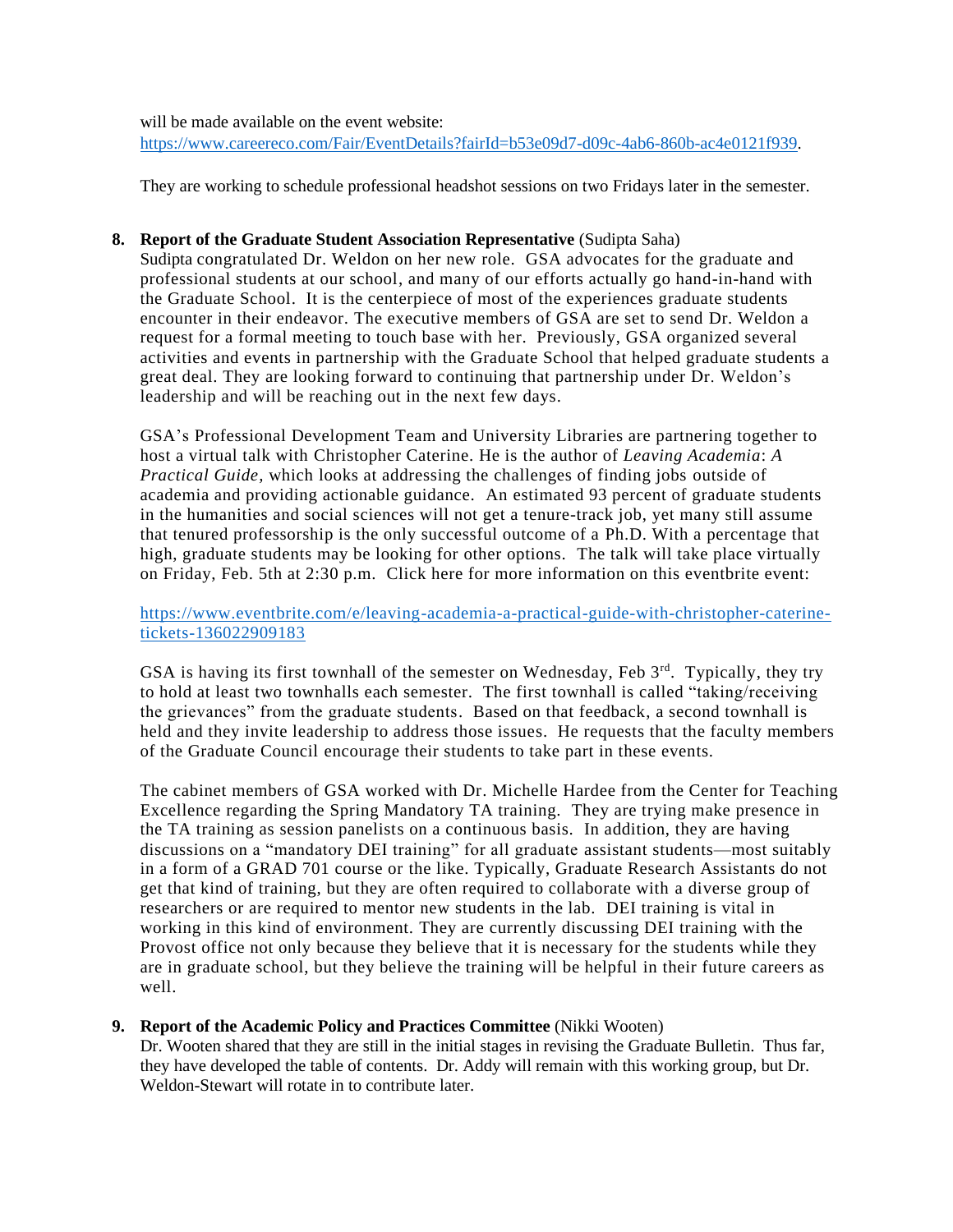## **10. Report of the 500/600 Level Courses and Distributed Learning** (Murray Mitchell)

This report is presented to Council for informational purposes only; no action is necessary.

#### **500/600 Courses for January 2021 Grad Council**

(CCP = Course Change Proposal; NCP=New Course Proposal)

None at this time.

## **Distributed Learning Proposals**

None at this time.

#### **11. Associate Graduate Faculty Nominations** (Murray Mitchell)

None at this time.

#### **12. Fellowships and Scholarships Committee** (Joanna Casey)

The deadline for the first round of nominations for the Presidential Fellows was January 15<sup>th</sup>. They will meet on Wednesday to review and make the first round of determinations out of the six nominations they received. Due to the small number of nominations received for round one, round two will likely be a much larger pool.

The GJMPP nomination deadline is February 1<sup>st</sup>. They will conduct their review of the second round of applicants sometime in February along with the GJMPP nominations.

#### **13. Report of Science, Math, and Related Professional Programs Committee** (Hippokratis Kiaris)

None at this time.

# **14. Report of the Humanities, Social Sciences, Education, and Related Professional Programs Committee** (Robin DiPietro)

None at this time.

#### **15. Report of the Grievances, Appeals and Petitions Committee** (Carmen Maye) No report.

# **16. Other Committee Reports**

None at this time.

#### **17. Old Business**

Dr. Mitchell followed up on the discussion regarding the need for more helpful information regarding graduation regalia, and we are still in the process of gathering more insight into details surrounding:

- a. The color of the gown
- b. The type of hat
- c. The color of the hood
- d. The color of the tassel